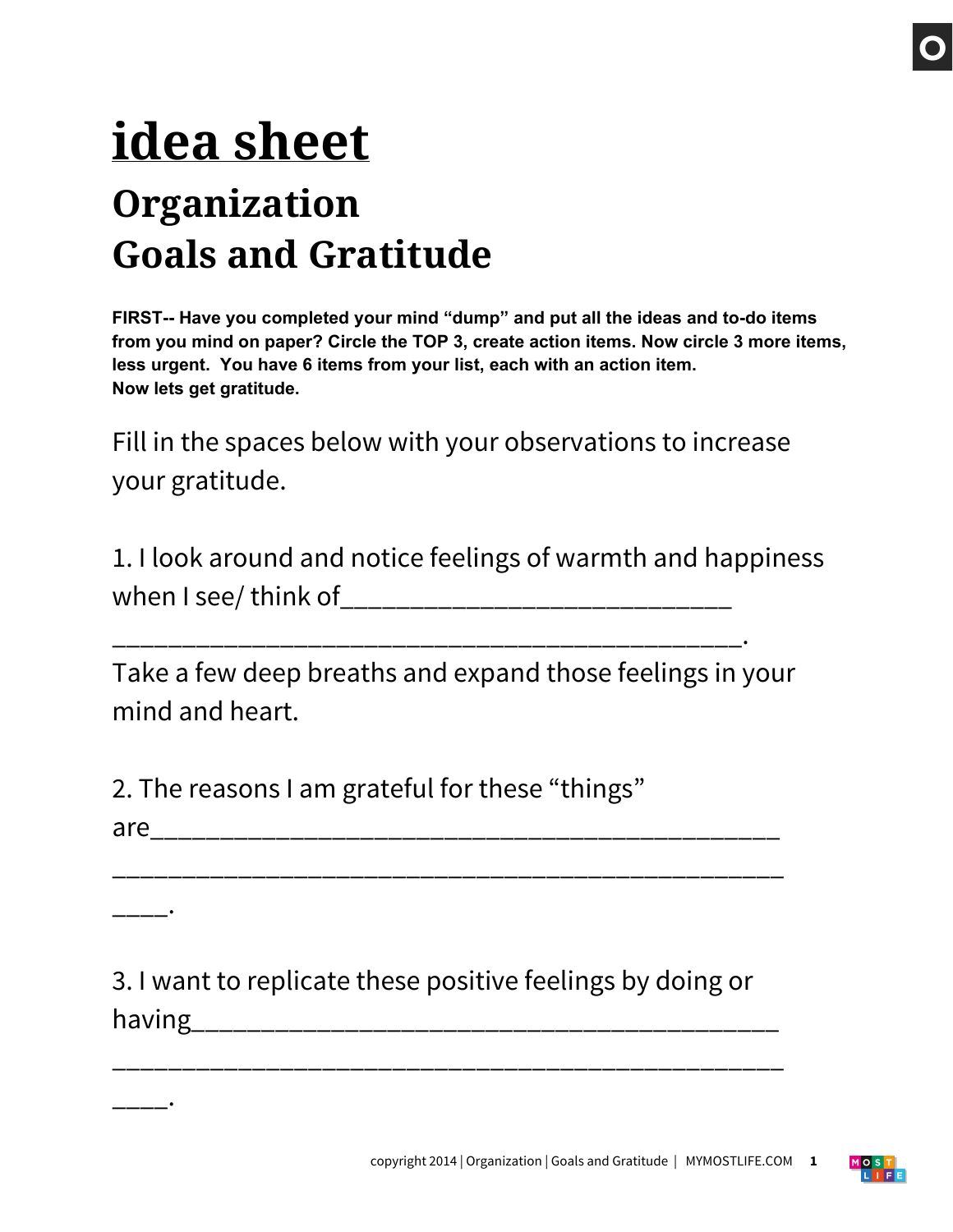## 4. Recognizing these feelings I want to do more of the

The ACTION Steps I will take TODAY include:

 $1.$  $2.$  $3.$  $4.$